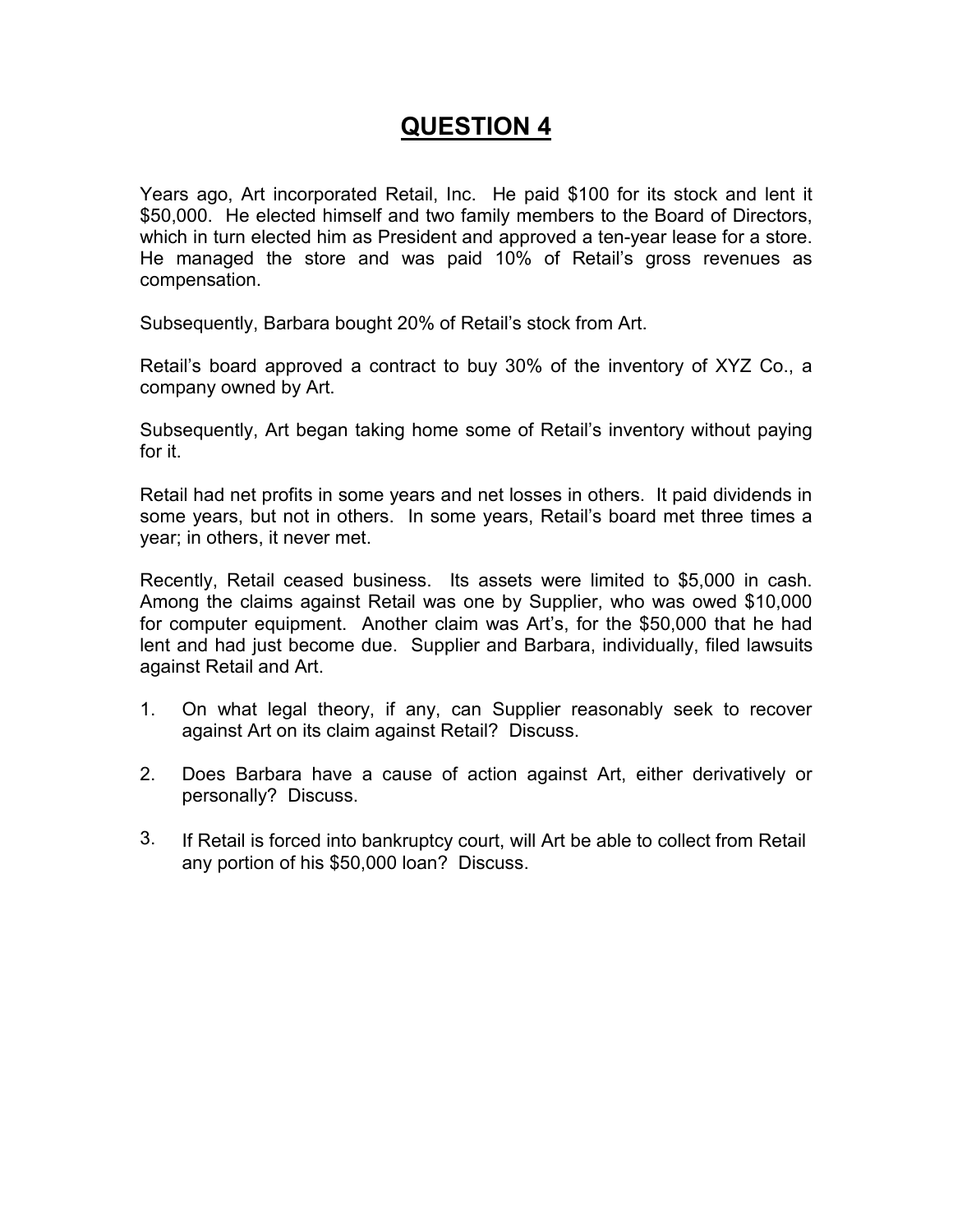#### **4) Please type the answer to Question 4 below.**

# **A**

**When finished with this question, click to advance to the next question.**  *(Essay)* 

## **1. S v. A**

In order for S to recover against A for R's debt, it can either show that S had actually lent the equipment to A though it should have reasonably known he was not acting as an agent of R.

### Actual Authority

A person has actual authority to act on behalf of the corporation when they are empowered to do so by the articles of incorporation, which designate the positions and responsibilities of the corporation.

S will not be able to show that A did not have actual authority to borrow the \$10,000 of computer equipment from S. A placed himself and two family members on the Board of Directors, which in turn made A President of R. Even if \$10,000 is arguably an excessive amount and an unreasonable investment for one store, reasonableness is not the test, and A likely had near absolute authority as President and a Boardmember.

## Apparent Authority

A person has apparent authority to act on behalf of the corporation when they hold themselves out as such.

Although A is a Boardmember and President of R, that does not permit him to "take home some of Retail's inventory without paying for it." The chain of custody for the computer electronics from S is not clear, but S may be able to show that A had presented the transaction as under the authority of R, but actually been taking all \$10,000 of the computer equipment home. If S is able to do so, it may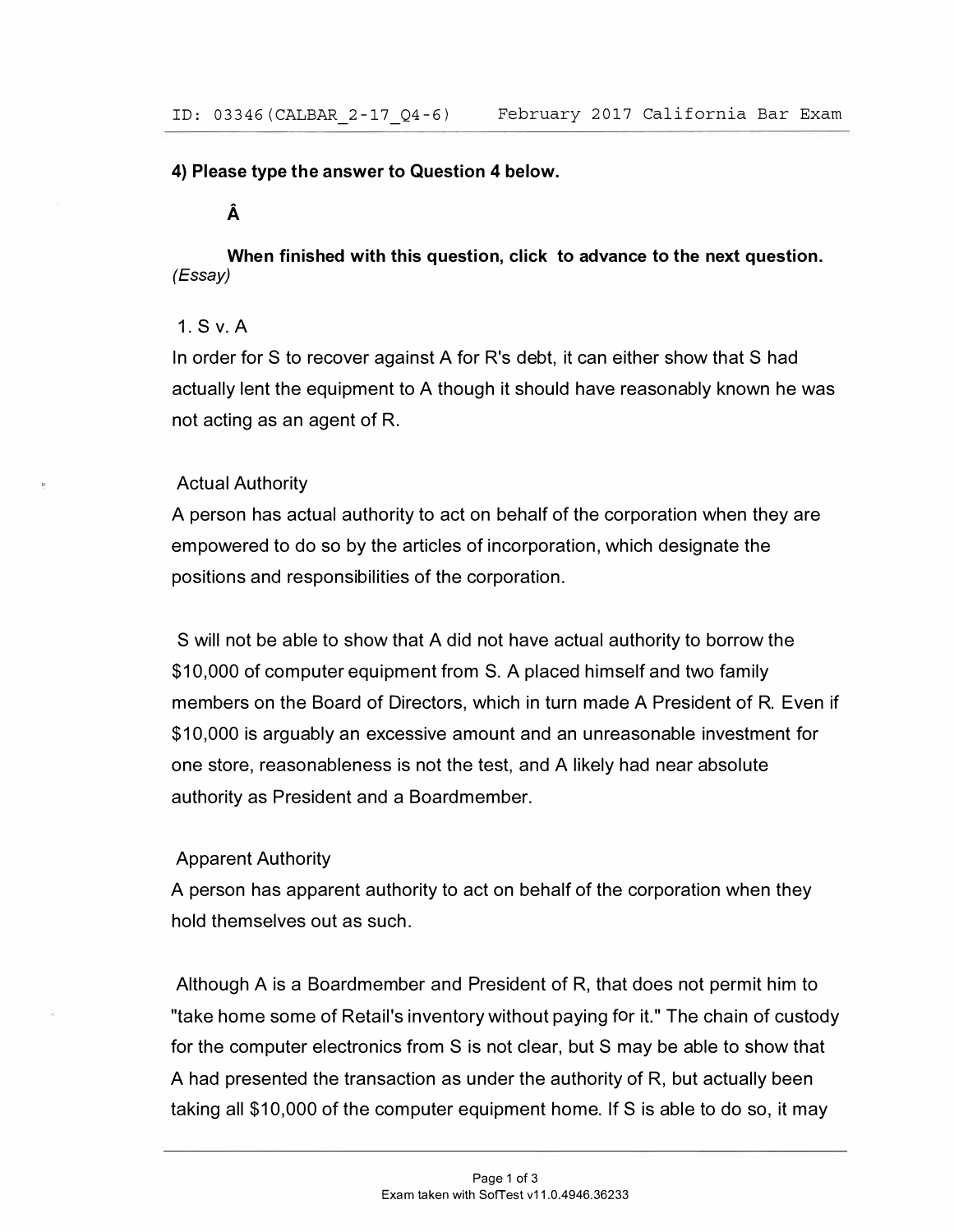be able to recover against A for the debt in S' name.

### Piercing the Corporate Veil

In order to prevent shell corporations from abusing limited liability, that limitation is not applicable when a corporation is essentially in the control of another entity.

A lent R \$50,000, appointed himself a Boardmember and President, and took home some of R's inventory without paying for it. R subsequently ceased business and A is now suing R for the \$50,000 loan. Moreover, R entered into a . contract to purchase 30% of its inventory from another of A 's companies. Based on these circumstances, S has a fairly strong case for arguing that their suit should pierce the corporate veil and make A liable for the debt.

## **2. B v. A**

#### Derivative Action

Shareholders generally do not have the right to control a corporation's behavior beyond the purchase and sale of the stocks, but can initiate an action against the corporation when it is objectively deviates from its fiduciary obligation to shareholders.

In some years, R paid out dividends. In others, R sustained losses. The board would sometimes meet three times a year, and some years none at all. Although a derivative action for being insufficiently ambitious would fall on its face, an action using misconduct at R to show it betrayed its fiduciary obligation might be more successful. A, a clearly interested Boardmember who is also President, approved R's purchase from his other company. He has also been taking some of those items home without paying for them. He is also paid 10% of the company's revenues.

A court might find that R has violated its fiduciary obligation to its shareholders